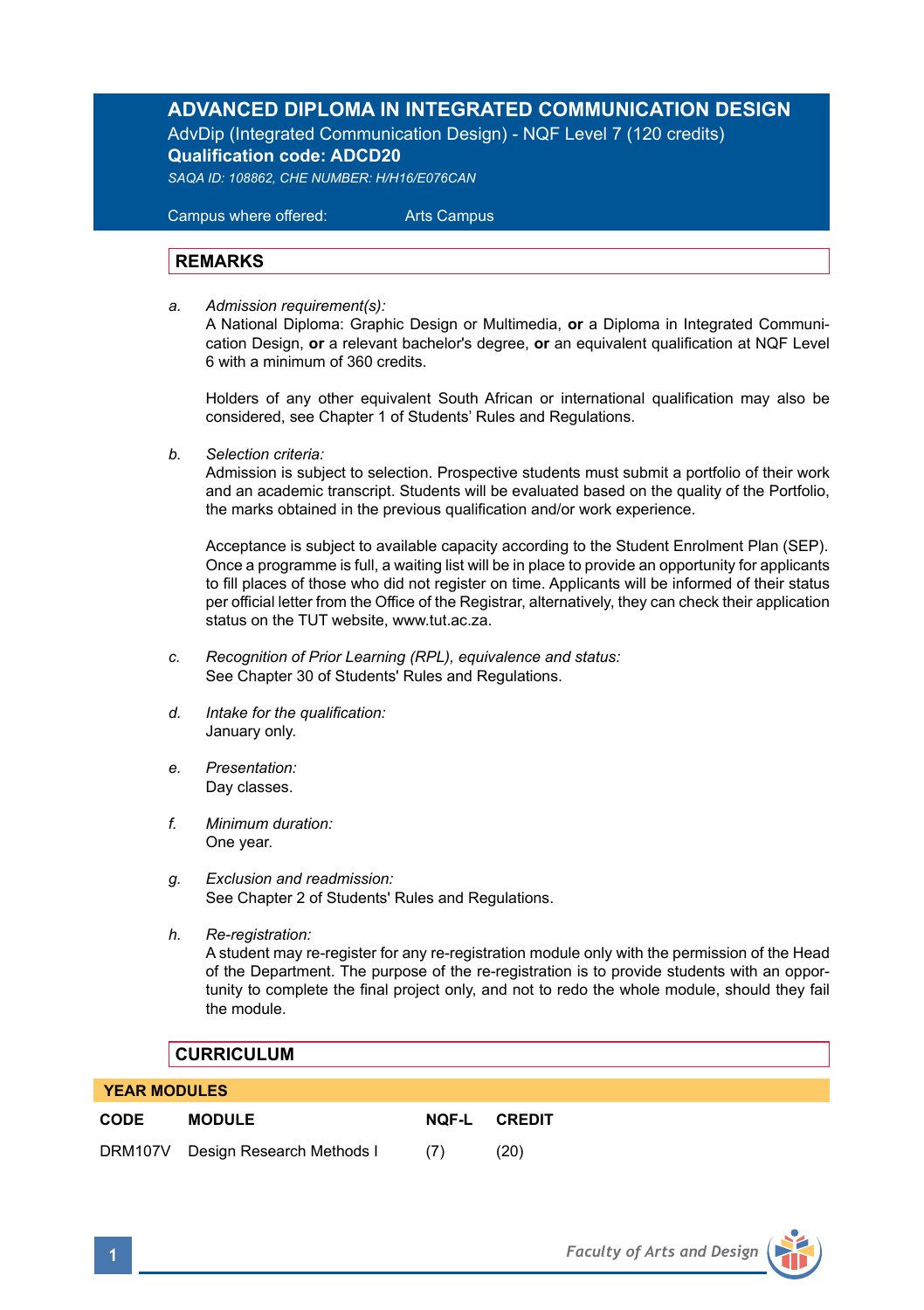| DRM107R                              | Design Research Methods I<br>(re-registration, see paragraph h)             | (7) | (0)  |
|--------------------------------------|-----------------------------------------------------------------------------|-----|------|
| ICD107V                              | Integrated Communication<br>Design IV                                       | (7) | (50) |
| ICD107R                              | Integrated Communication<br>Design IV (re-registration, see<br>paragraph h) | (7) | (0)  |
|                                      | plus one of the following modules:                                          |     |      |
| IAD107V                              | Interaction Design IV                                                       | (7) | (50) |
| IAD107R                              | Interaction Design IV<br>(re-registration, see paragraph h)                 | (7) | (0)  |
| IFD107V                              | Information Design IV                                                       | (7) | (50) |
| IFD107R                              | Information Design IV<br>(re-registration, see paragraph h)                 | (7) | (0)  |
| MDE107V                              | <b>Motion Design IV</b>                                                     | (7) | (50) |
| MDE107R                              | <b>Motion Design IV</b><br>(re-registration, see paragraph h)               | (7) | (0)  |
| TOTAL CREDITS FOR THE QUALIFICATION: |                                                                             |     |      |

# **MODULE INFORMATION (OVERVIEW OF SYLLABUS)**

The syllabus content is subject to change to accommodate industry changes. Please note that a more detailed syllabus is available at the department or in the study guide that is applicable to a particular module. At time of publication, the syllabus content was defined as follows:

# **D**

# **DESIGN RESEARCH METHODS I (DRM107V/R) PROJECT ASSESSMENT**

### *(Module custodian: Department of Visual Communication)*

StudentS will be able to: 1. Demonstrate an understanding of a range of applied methods of enquiry in the field of design, and their suitability to specific investigations; and the ability to select and apply a range of applied methods to resolve problems or introduce change within design practice. 2. Demonstrate the ability to identify, analyse, evaluate, critically reflect on and address complex problems, applying evidence-based solutions and theory-driven arguments within a Design context. 3. Demonstrate the ability to take decisions and act ethically and professionally, and the ability to justify those decisions and actions drawing on appropriate ethical values and approaches within a design environment. Furthermore, students will acquire the ability to develop appropriately applied processes of information gathering within a design context; and the ability to independently validate the sources of information and evaluate and manage the information. Finally, they will also be able to demonstrate an understanding of knowledge as contested and the ability to evaluate types of applied knowledge and explanations typical within the field of design. (Total notional time: 200 hours)

### **I**

### **INFORMATION DESIGN IV (IFD107V/R) PROJECT ASSESSMENT**

### *(Module custodian: Department of Visual Communication)*

A module aimed at the further development of a student's understanding of advanced methods that can be used for the visual and textual display of information, by making complex, technical contexts easy to understand and accessible. The module is further aligned to the contexts and themes of the projects in the Integrated Communication Design module that will be informed by socio-economic, socio-ethical and socio-ecological lenses across the four orders of design. The software and technical skills obtained in this module will be applied in the projects of the Integrated Communication Design module. (Total notional time: 500 hours)